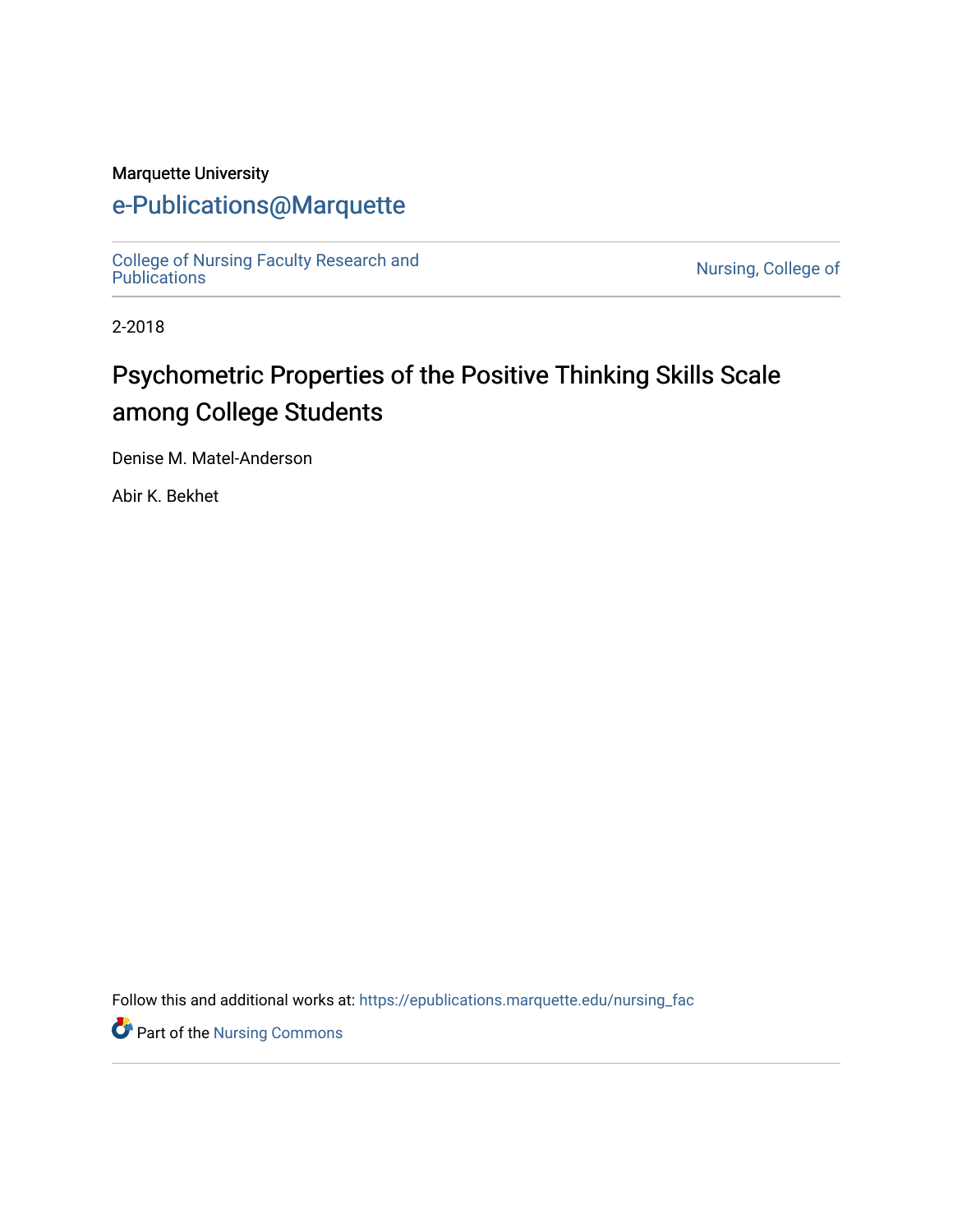**Marquette University**

# **e-Publications@Marquette**

## *Nursing Faculty Research and Publications/College of Arts and Sciences*

*This paper is NOT THE PUBLISHED VERSION;* **but the author's final, peer-reviewed manuscript.** The published version may be accessed by following the link in the citation below.

*Archives of Psychiatric Nursing*, Vol. 33, No. 1 (February 2018) : 65-69. [DOI.](https://www.sciencedirect.com/science/article/pii/S0883941718302450?via%3Dihub#!) This article is © Elsevier(WB Saunders) and permission has been granted for this version to appear in [e-Publications@Marquette.](http://epublications.marquette.edu/) Elsevier(WB Saunders)does not grant permission for this article to be further copied/distributed or hosted elsewhere without the express permission from Elsevier(WB Saunders).

# Psychometric properties of the positive thinking skills scale among college students

Denise M. Matel-Anderson: Columbia College of Nursing, United States of America

Abir K. Bekhet: Marquette University College of Nursing, United States of America

## Abstract

Suicide continues to be in the top leading causes of death among [college students.](https://www.sciencedirect.com/topics/medicine-and-dentistry/college-students) Positive thinking has been linked to increasing [health outcomes](https://www.sciencedirect.com/topics/medicine-and-dentistry/health-outcomes) and decreasing the effects of stress. The [psychometric](https://www.sciencedirect.com/topics/medicine-and-dentistry/psychometry) properties of the 8item Positive [Thinking Skills](https://www.sciencedirect.com/topics/psychology/thinking-skills) Scale (PTSS) has not been tested in American college students. The study used resilience as the theoretical framework. In 131 students, internal consistency and construct validity was supported. The [Cronbach's alpha](https://www.sciencedirect.com/topics/nursing-and-health-professions/cronbach-alpha-coefficient) of 0.86 and significant correlation with measures of suicide resilience, perceived [social support,](https://www.sciencedirect.com/topics/psychology/social-support) and self-esteem demonstrated good reliability and validity. The findings of the study provide directions for future suicide prevention efforts.

Keywords Positive thinking Mental health

College students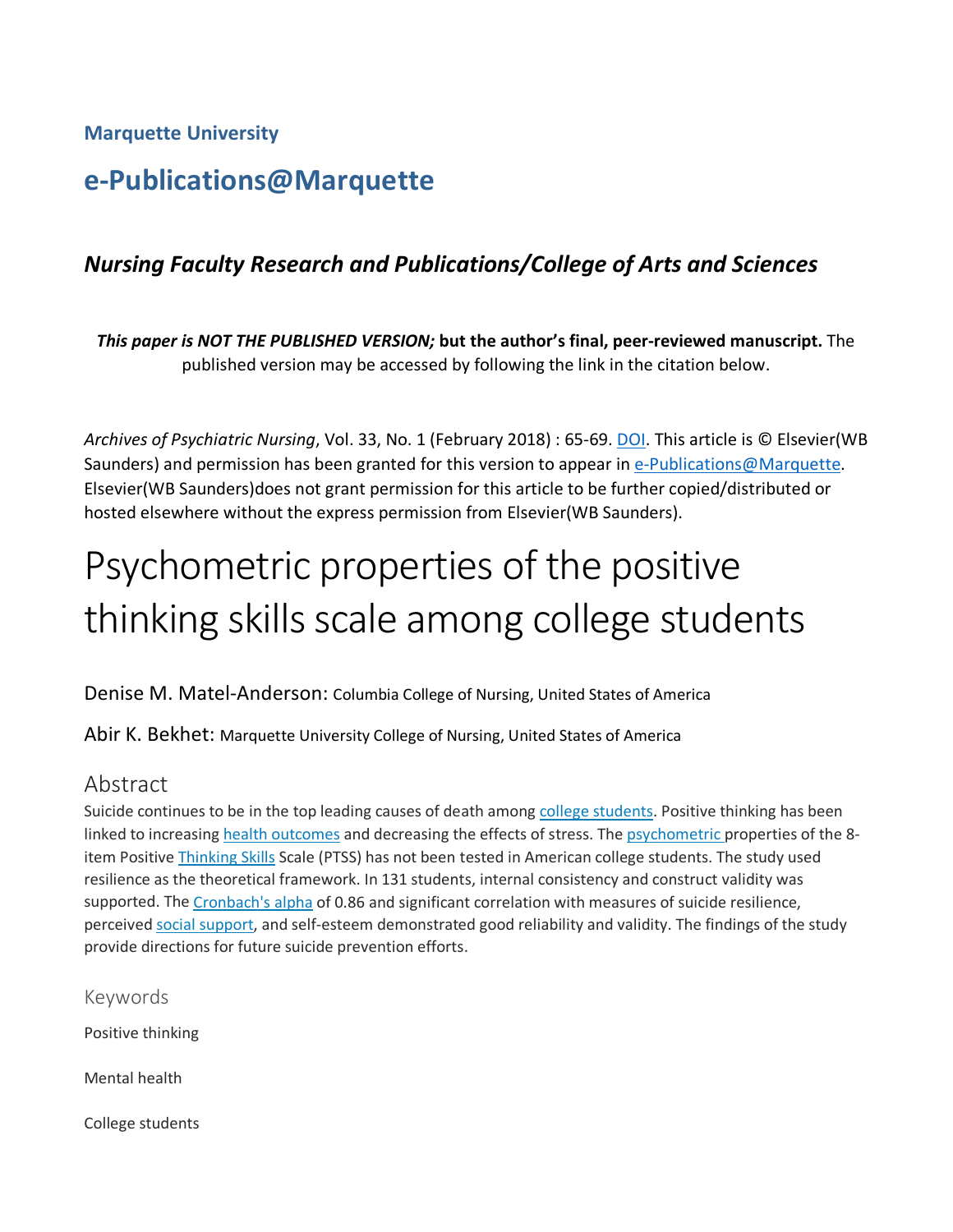#### Resilience

#### Psychometric properties

Each year an estimated 750,000 people know someone who has committed suicide [\(American Association of](https://www.sciencedirect.com/science/article/pii/S0883941718302450#bb0010)  [Suicidality, 2015\)](https://www.sciencedirect.com/science/article/pii/S0883941718302450#bb0010). This number is expected to rise as the number of daily interactions between people continues to increase [\(Berman, 2011\)](https://www.sciencedirect.com/science/article/pii/S0883941718302450#bb0035). The individuals who know someone who committed suicide have an increased risk for attempting suicide and blaming themselves for not preventing the death [\(CDC, 2015\)](https://www.sciencedirect.com/science/article/pii/S0883941718302450#bb0040). To end this destructive cycle, it is important to target the protective factors, such as positive thinking, in vulnerable populations to prevent an individual from committing suicide. As the suicide rate has continued to increase, there is an increase need for suicide prevention programs, including examining protective factors to further aid in suicide prevention efforts [\(U.S. Department of Health and Human Services \[US DHHS\], 2014\)](https://www.sciencedirect.com/science/article/pii/S0883941718302450#bb0185).

Suicide continues to be the second leading cause of death for [college students](https://www.sciencedirect.com/topics/medicine-and-dentistry/college-students) [\(CDC, 2016\)](https://www.sciencedirect.com/science/article/pii/S0883941718302450#bb0045). In fact, youth (18– 25 years old) were more likely than the other adult [age groups](https://www.sciencedirect.com/topics/nursing-and-health-professions/age-groups) to have a plan to commit suicide (US DHSS, [2014\)](https://www.sciencedirect.com/science/article/pii/S0883941718302450#bb0185). In college students, stress was one of the factors found to have the potential to increase one's risk of suicidal thoughts [\(Wilburn & Smith, 2005\)](https://www.sciencedirect.com/science/article/pii/S0883941718302450#bb0190). Positive thinking has the potential to counteract the negative effects of stress. A person who uses positive thinking will be less threatened by stressful events and have better coping than those who have negative thoughts [\(Naseem & Khalid, 2010\)](https://www.sciencedirect.com/science/article/pii/S0883941718302450#bb0115). Individuals who use positive thinking were also found to have decrease academic [burnout](https://www.sciencedirect.com/topics/medicine-and-dentistry/burnout) and better [health outcomes](https://www.sciencedirect.com/topics/medicine-and-dentistry/health-outcomes) [\(Fandokht, Sa'dipour, & Ghawam,](https://www.sciencedirect.com/science/article/pii/S0883941718302450#bb0055)  [2014;](https://www.sciencedirect.com/science/article/pii/S0883941718302450#bb0055) [Naseem & Khalid, 2010\)](https://www.sciencedirect.com/science/article/pii/S0883941718302450#bb0115).

The resilience theory served as the framework for the parent study. Resilience is the effect of the risk and protective factors that support an individual's stability when experiencing an adverse situation [\(American](https://www.sciencedirect.com/science/article/pii/S0883941718302450#bb0015)  [Psychological Association, 2015\)](https://www.sciencedirect.com/science/article/pii/S0883941718302450#bb0015). More specifically, it is a dynamic process rather than linear or stagnant which explains why individuals respond differently to the same adverse event [\(Yates, Tyrell, & Masten, 2015\)](https://www.sciencedirect.com/science/article/pii/S0883941718302450#bb0195). Healthy development, positive [health outcomes,](https://www.sciencedirect.com/topics/medicine-and-dentistry/health-outcomes) and the ability to withstand [stressors](https://www.sciencedirect.com/topics/psychology/stressors) in one's life have been associated with having resilience [\(Yates et al., 2015\)](https://www.sciencedirect.com/science/article/pii/S0883941718302450#bb0195). Resilience has also been described as a phenomenon where an individual would not only maintain their performance and health but also thrive during stressful situations [\(Maddi, 2013\)](https://www.sciencedirect.com/science/article/pii/S0883941718302450#bb0095). Suicide resilience is the ability to regulate suicidal thoughts by using resources available to the individual [\(Osman et al., 2004\)](https://www.sciencedirect.com/science/article/pii/S0883941718302450#bb0130). [Matel-Anderson, Bekhet, and Garnier-Villarreal \(2018\)](https://www.sciencedirect.com/science/article/pii/S0883941718302450#bb0105) used resilience as the theoretical framework and suicide resilience as the dependent variable in the parent study. Ultimately, the study found that positive thinking had a direct effect on suicide resilience in [college students](https://www.sciencedirect.com/topics/medicine-and-dentistry/college-students) (Matel-Anderson et al., [2018\)](https://www.sciencedirect.com/science/article/pii/S0883941718302450#bb0105).

Positive thinking is a cognitive process that assists individuals to have hopeful images of the future (Bekhet & [Zauszniewski, 2013\)](https://www.sciencedirect.com/science/article/pii/S0883941718302450#bb0030). The effects of positive thinking include positive feelings, emotions, behavioral qualities, and assistance in problem [solving](https://www.sciencedirect.com/topics/medicine-and-dentistry/nimesulide) [\(Bekhet & Zauszniewski, 2013;](https://www.sciencedirect.com/science/article/pii/S0883941718302450#bb0030) [Naseem & Khalid, 2010\)](https://www.sciencedirect.com/science/article/pii/S0883941718302450#bb0115). Having positive thoughts can also aid in psychologically recovering from negative emotional experiences [\(Tugade & Fredrickson, 2004\)](https://www.sciencedirect.com/science/article/pii/S0883941718302450#bb0175). The thoughts a person has regarding a situation can intensify the stress experienced. Positive thinking can affect ones' perception and ability to cope by creating a less threatening experience [\(Lazarus & Folkman, 1984\)](https://www.sciencedirect.com/science/article/pii/S0883941718302450#bb0080). Positive thoughts can motivate individuals whereas negative thoughts are associated with poor [health](https://www.sciencedirect.com/topics/medicine-and-dentistry/health-outcomes)  [outcomes](https://www.sciencedirect.com/topics/medicine-and-dentistry/health-outcomes) and devaluing oneself [\(Naseem & Khalid, 2010\)](https://www.sciencedirect.com/science/article/pii/S0883941718302450#bb0115). When negative thoughts occur frequently, coping with daily stress can become dysfunctional [\(Naseem & Khalid, 2010\)](https://www.sciencedirect.com/science/article/pii/S0883941718302450#bb0115). One study using responses from undergraduate nursing students the U.S., Thailand, Taiwan and Japan found the students who reported an increase in stress also reported having more depression [\(Ross et al., 2015\)](https://www.sciencedirect.com/science/article/pii/S0883941718302450#bb0145). This study also found that stress significantly predicted depression among nursing students in the U.S. and Japan [\(Ross et al., 2015\)](https://www.sciencedirect.com/science/article/pii/S0883941718302450#bb0145). Positive or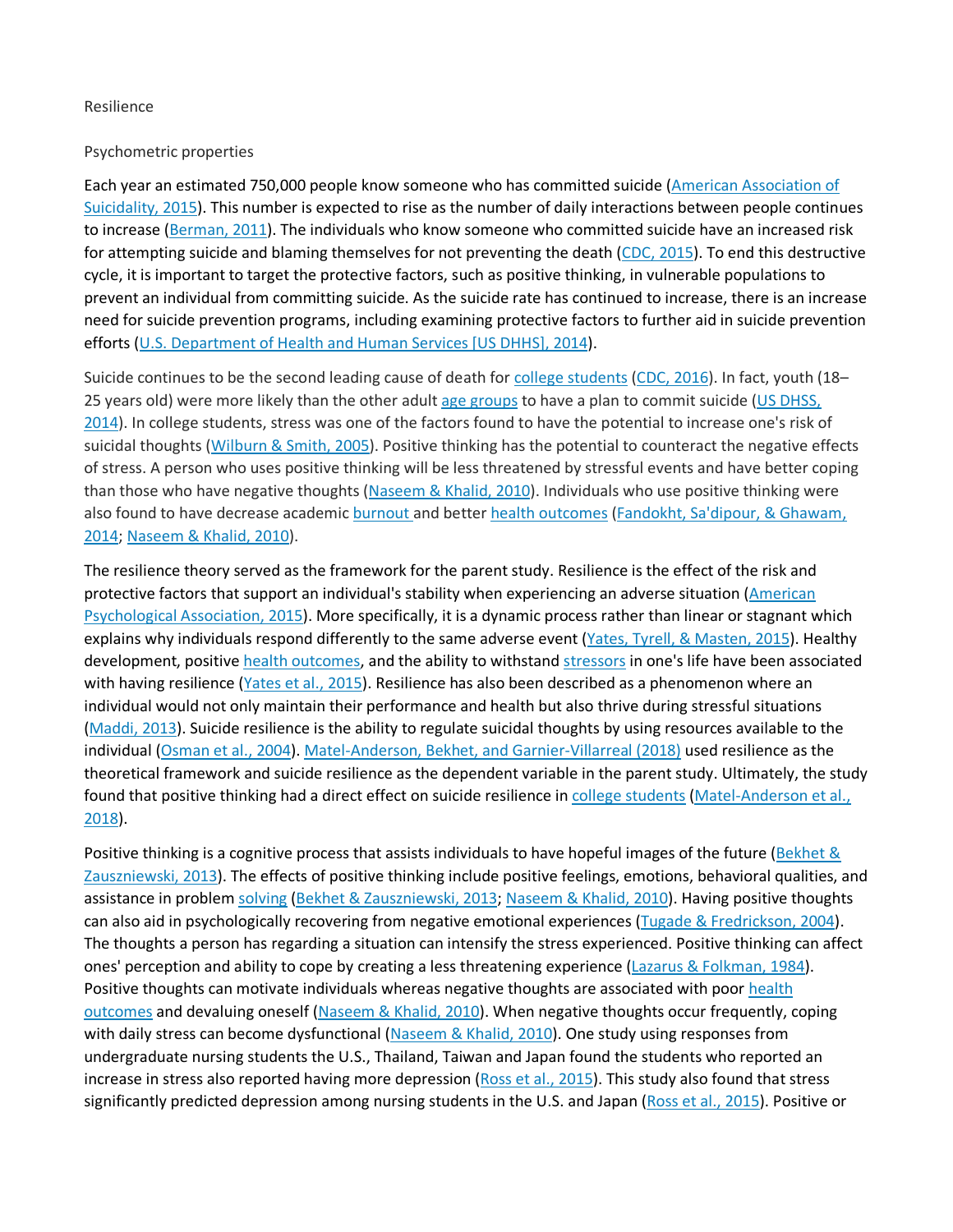negative thinking can affect the way a situation is approached, the person's experience, and their anticipation of an outcome which can have profound effects on one's life.

In fact, positive thinking is acquired throughout life, and because it is learned, it can be modified and strengthened over time [\(Bekhet & Garnier-Villarreal, 2017\)](https://www.sciencedirect.com/science/article/pii/S0883941718302450#bb0025). The pilot [intervention trial](https://www.sciencedirect.com/topics/medicine-and-dentistry/intervention-trial) conducted by Bekhet found that the mean scores of the positive [thinking Skills](https://www.sciencedirect.com/topics/psychology/thinking-skills) Scale improved for the [intervention group](https://www.sciencedirect.com/topics/psychology/group-intervention) and decreased for the control group in a sample of 73 caregivers following an online positive thinking training intervention [\(Bekhet & Garnier-Villarreal, 2017\)](https://www.sciencedirect.com/science/article/pii/S0883941718302450#bb0025).

A review of the recent literature found positive thinking has been linked to increasing mental health, whereas negative thinking can decrease ones' mental health [\(Naseem & Khalid, 2010;](https://www.sciencedirect.com/science/article/pii/S0883941718302450#bb0115) [Tugade & Fredrickson, 2004\)](https://www.sciencedirect.com/science/article/pii/S0883941718302450#bb0175). A study examining resilience of patients' who survived a [suicide attempt](https://www.sciencedirect.com/topics/medicine-and-dentistry/suicide-attempt) from the perspective of registered [nurses](https://www.sciencedirect.com/topics/medicine-and-dentistry/nurse) indicated that having future plans was a protective factor. The future plans described by the staff were positive thoughts of the future include a favorite food they are looking forward to eating and anticipating a vacation or social activity [\(Matel-Anderson & Bekhet, 2016\)](https://www.sciencedirect.com/science/article/pii/S0883941718302450#bb0100). This finding supports, an examination of the role of positive thinking in building resilience. To our knowledge, this is the first study that measures positive thinking among American [college students](https://www.sciencedirect.com/topics/medicine-and-dentistry/college-students) using the PTSS. Evidence shows that positive thinking is learned, and it can be taught [\(Bekhet & Zauszniewski, 2013;](https://www.sciencedirect.com/science/article/pii/S0883941718302450#bb0030) [Scheier & Carver, 1993\)](https://www.sciencedirect.com/science/article/pii/S0883941718302450#bb0155). Findings from previous studies indicated that college students who had positive [attitudes](https://www.sciencedirect.com/topics/psychology/attitude) about the future [\(Hirsch, Wolford, Lalonde,](https://www.sciencedirect.com/science/article/pii/S0883941718302450#bb0070)  [Brunk, & Morris,](https://www.sciencedirect.com/science/article/pii/S0883941718302450#bb0070) 2007), higher [optimism](https://www.sciencedirect.com/topics/medicine-and-dentistry/optimism) [\(O'Keefe & Wingate, 2013\)](https://www.sciencedirect.com/science/article/pii/S0883941718302450#bb0125), and higher expectations for the future [\(Chou, Ko, Wu, & Cheng, 2013\)](https://www.sciencedirect.com/science/article/pii/S0883941718302450#bb0050) had a decreased risk of having suicidal thoughts.

In a sample of 109 caregivers of persons with [autism,](https://www.sciencedirect.com/topics/medicine-and-dentistry/pervasive-developmental-disorder) the PTSS was found to be internally consistent, with a [Cronbach's alpha](https://www.sciencedirect.com/topics/nursing-and-health-professions/cronbach-alpha-coefficient) of 0.90. The study also found the scale to have construct validity by demonstrating significant correlations with positive cognitions, [resourcefulness,](https://www.sciencedirect.com/topics/psychology/resourcefulness) depression, and general well-being (Bekhet & [Zauszniewski, 2013\)](https://www.sciencedirect.com/science/article/pii/S0883941718302450#bb0030). These findings support the use of this scale in caregivers of persons with autism and also support the efforts in testing the reliability and validity of its use in other populations.

In examining the PTSS use in undergraduate [college students,](https://www.sciencedirect.com/topics/medicine-and-dentistry/college-students) this scale could be applied to screen college students as well as develop their positive [thinking skills.](https://www.sciencedirect.com/topics/psychology/thinking-skills) Developing positive thinking skills can decrease their perception of stress which ultimately has the potential to decrease their risk of having suicidal thoughts. In sum, positive thinking can play a role in [suicidal ideation](https://www.sciencedirect.com/topics/medicine-and-dentistry/suicidal-ideation) and therefore is likely decrease one's risk of having suicidal thoughts. To date, no studies have examined the reliability and validity of the PTSS in undergraduate U.S. college students as proposed in this study.

## Description of PTSS

The Positive [Thinking Skills](https://www.sciencedirect.com/topics/psychology/thinking-skills) Scale [\(Bekhet & Zauszniewski, 2013\)](https://www.sciencedirect.com/science/article/pii/S0883941718302450#bb0030) was used to measure positive thinking skills in [college students.](https://www.sciencedirect.com/topics/medicine-and-dentistry/college-students) The PTSS was developed in 2013 by a panel consisting of two nursing faculty members who have extensive experience working in the area of mental health and [cognitive-behavioral therapy,](https://www.sciencedirect.com/topics/medicine-and-dentistry/cognitive-behavioral-therapy) and one medical doctor [\(Bekhet & Zauszniewski, 2013\)](https://www.sciencedirect.com/science/article/pii/S0883941718302450#bb0030). In developing the scale, the authors reviewed the current existing positive thinking measures. They noted some deficiencies in previous measures including the inability to capture the positive thinking skills, the lengthy items which can overburden the subjects, and or lacking the ability to report the [psychometrics](https://www.sciencedirect.com/topics/medicine-and-dentistry/psychometry) of the previous scales [\(Bekhet & Zauszniewski, 2013;](https://www.sciencedirect.com/science/article/pii/S0883941718302450#bb0030) Ingram & Wisnicki, [1988;](https://www.sciencedirect.com/science/article/pii/S0883941718302450#bb0075) [Peterson et al., 1982;](https://www.sciencedirect.com/science/article/pii/S0883941718302450#bb0135) [Seligman, Abramson, Semmel, & Baeyer, 1979\)](https://www.sciencedirect.com/science/article/pii/S0883941718302450#bb0160). The panel did an extensive literature review independently as well as concurrently and came up with the skills constituting positive thinking. The panel met and discussed the skills until they reached 100% agreement [\(Bekhet & Zauszniewski,](https://www.sciencedirect.com/science/article/pii/S0883941718302450#bb0030)  [2013\)](https://www.sciencedirect.com/science/article/pii/S0883941718302450#bb0030). Grounded in cognitive-behavioral theory, the skills measured in the scale reflect cognitive activities to increase positive thoughts and eliminate or modify negative ones. Higher scores on the PTSS indicate more positive thinking skills used by respondents [\(Bekhet & Zauszniewski, 2013\)](https://www.sciencedirect.com/science/article/pii/S0883941718302450#bb0030). The reliability of the PTSS scale was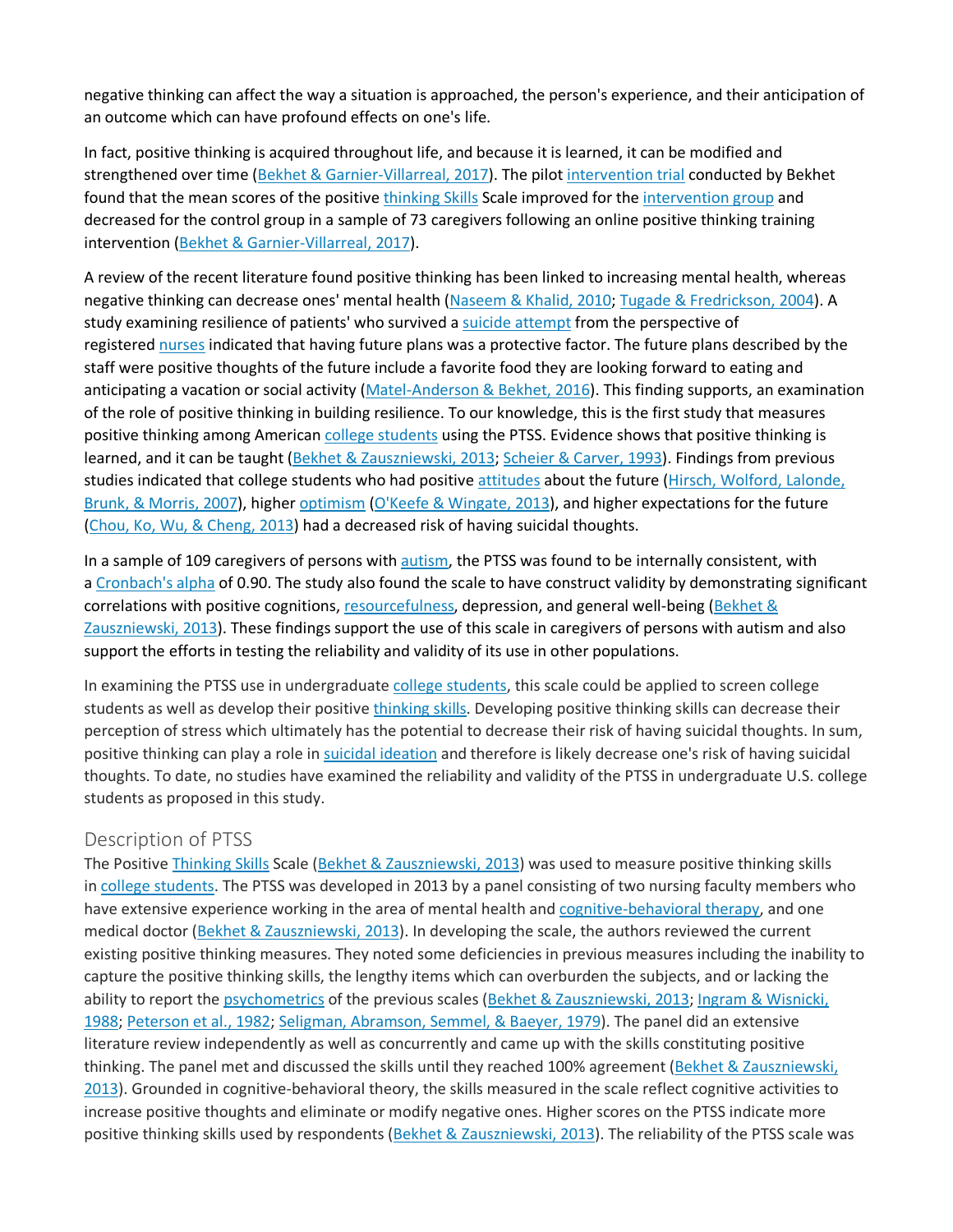then tested and supported by a [Cronbach's alpha](https://www.sciencedirect.com/topics/nursing-and-health-professions/cronbach-alpha-coefficient) of 0.90 in caregivers of persons with [autism](https://www.sciencedirect.com/topics/medicine-and-dentistry/pervasive-developmental-disorder) [\(Bekhet &](https://www.sciencedirect.com/science/article/pii/S0883941718302450#bb0030)  [Zauszniewski, 2013\)](https://www.sciencedirect.com/science/article/pii/S0883941718302450#bb0030). The validity of the scale was found with the correlations of the PTSS with measures of [resourcefulness,](https://www.sciencedirect.com/topics/psychology/resourcefulness) depression and general wellbeing (*r* = 0.63, −0.45, 0.40, respectively; *p* < .01; [Bekhet &](https://www.sciencedirect.com/science/article/pii/S0883941718302450#bb0030)  [Zauszniewski, 2013\)](https://www.sciencedirect.com/science/article/pii/S0883941718302450#bb0030). All the items loaded cleanly on one factor and explained 59% of the variance.

The PTSS is an eight-item scale ranging from 0 "never" to 3 "always." The final scores range from the lowest score of 0 and the highest score of 24. A higher score indicates positive thinking skills are being used more frequently whereas a lower score indicates less positive thinking skills are being used [\(Bekhet & Zauszniewski,](https://www.sciencedirect.com/science/article/pii/S0883941718302450#bb0030)  [2013\)](https://www.sciencedirect.com/science/article/pii/S0883941718302450#bb0030). The PTSS has been used and psychometrically tested with caregivers of persons with autism and caregivers of persons with [dementia](https://www.sciencedirect.com/topics/medicine-and-dentistry/dementia) [\(Bekhet, 2013;](https://www.sciencedirect.com/science/article/pii/S0883941718302450#bb0020) [Bekhet & Garnier-Villarreal, 2017;](https://www.sciencedirect.com/science/article/pii/S0883941718302450#bb0025) [Bekhet & Zauszniewski,](https://www.sciencedirect.com/science/article/pii/S0883941718302450#bb0030)  [2013\)](https://www.sciencedirect.com/science/article/pii/S0883941718302450#bb0030). Examples of the scale items are: Transform negative thoughts into positive thoughts; highlight positive aspects of the situation; and interrupt pessimistic thoughts by [relaxation techniques](https://www.sciencedirect.com/topics/medicine-and-dentistry/relaxation-training) and or distractions.

The PTSS has been translated into the Turkish language and used in a sample of 295 college students in Turkey [\(Akin, Uysal, & Akin, 2015\)](https://www.sciencedirect.com/science/article/pii/S0883941718302450#bb0005). The scale was found to be valid and reliable with the internal consistency coefficient of the scale at 0.87 and the [item-total correlations](https://www.sciencedirect.com/topics/nursing-and-health-professions/item-total-correlation) ranging from 0.54 to 0.68. Another study also found the PTSS to be reliable in a sample of 128 [nurses](https://www.sciencedirect.com/topics/medicine-and-dentistry/nurse) in the United States [\(Tully, 2016\)](https://www.sciencedirect.com/science/article/pii/S0883941718302450#bb0180). The study examined positive thinking on the perception of the practice environment [stressors](https://www.sciencedirect.com/topics/psychology/stressors) in a [hospital setting.](https://www.sciencedirect.com/topics/nursing-and-health-professions/hospital-setting) The Cronbach's alpha was found to be 0.89. The purpose of this study was to measure the psychometric properties of the PTSS that capture positive thinking skills among college students.

## Method

## Design and sample

The datum is a secondary analysis of the [psychometric](https://www.sciencedirect.com/topics/medicine-and-dentistry/psychometry) properties of the PTSS using the responses of 131 students from a large, private, Midwestern college in a cross-sectional study from 2017 [\(Matel-Anderson et al.,](https://www.sciencedirect.com/science/article/pii/S0883941718302450#bb0105)  [2018\)](https://www.sciencedirect.com/science/article/pii/S0883941718302450#bb0105). The study examined the mediating effects of positive thinking and/or [social support](https://www.sciencedirect.com/topics/psychology/social-support) on suicide resilience. The inclusion criteria for the study was undergraduate students 18–24 years old who enrolled as full or part times status and were able read English. The study did not exclude based on race, gender or economic status.

[Table 1](https://www.sciencedirect.com/science/article/pii/S0883941718302450#t0005) shows the demographic characteristics of the participants. The majority of the [college students](https://www.sciencedirect.com/topics/medicine-and-dentistry/college-students) were Caucasian, single, and female freshman to senior level.

| <b>Variable Age</b> | $M = 20.05$ , SD = 1.29 | $Range = 18 - 24$ |          |
|---------------------|-------------------------|-------------------|----------|
|                     |                         | $(n = 131)$       | %        |
| Gender              | Male                    | 42                | (32.06%) |
|                     | Female                  | 89                | (67.94%) |
| Race                | White                   | 93                | (70.99%) |
|                     | Asian                   | 17                | (12.98%) |
|                     | Hispanic                | 10                | (7.63%)  |
|                     | African American        | 7                 | (5.34%)  |
|                     | Other                   | 4                 | (3.05%)  |
| Level in college    | Freshman                | 35                | (26.72%) |
|                     | Sophomore               | 32                | (24.43%) |
|                     | Junior                  | 30                | (22.9%)  |
|                     | Senior                  | 34                | (25.95%) |

Table 1. Descriptive statistics of parent study.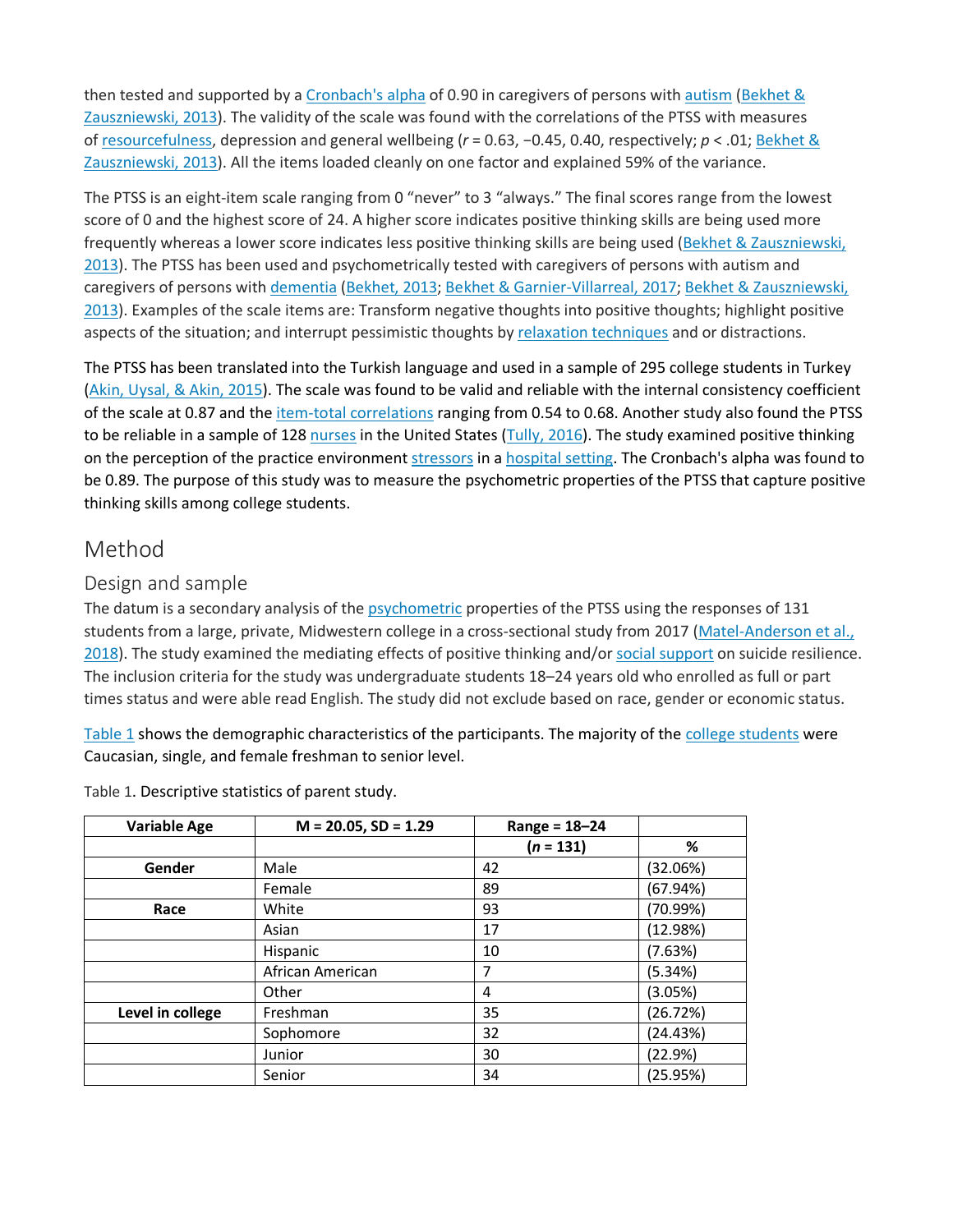## Data collection

The sample was obtained in the parent study through convenience sampling by a random selection of participants from the student database of the university [\(Matel-Anderson et al., 2018\)](https://www.sciencedirect.com/science/article/pii/S0883941718302450#bb0105). The Institutional Review Board (IRB) approval was obtained from the university. The students who met the research criteria were provided a link to Qualtrics which provided information about the study and the consent form which then opened to the survey. The survey database, Qualtrics, allowed for responses to be obtained without linking the [Internet Protocol](https://www.sciencedirect.com/topics/nursing-and-health-professions/internet-protocol) (IP) Address to the survey responses, therefore the survey is not connected to the participant [\(Matel-Anderson et al., 2018\)](https://www.sciencedirect.com/science/article/pii/S0883941718302450#bb0105). The university counseling center, the national suicide hotline, and the crisis texting line were provided to the students in the initial recruitment email and at the end of the survey as resources for accessing [mental health services.](https://www.sciencedirect.com/topics/medicine-and-dentistry/mental-health-service) After the survey was completed, a second survey opened to where the participants had the option to provide an email to obtain an \$8 Starbucks [gift](https://www.sciencedirect.com/topics/medicine-and-dentistry/gamete-intrafallopian-transfer) card that could be redeemed at their convenience. The emails for the gift cards were destroyed after the gift cards were sent to the participants. For this study no additional incentive was provided.

## Instruments

Descriptive data on college students and measures of positive thinking, self-esteem, social support and suicide resilience were collected in the primary study. The information was used in this analysis for the construct validity because of the relation of the concepts to positive thinking.

## Measures of construct validation

## The Suicide Resilience Inventory (SRI)

Suicide resilience is having the perception and ability to use available resources to regulate one's suicidal thoughts and emotions [\(Osman et al., 2004\)](https://www.sciencedirect.com/science/article/pii/S0883941718302450#bb0130). Suicide resilience was measured using the 25 item SRI (Rutter, [Freedenthal, & Osman, 2008\)](https://www.sciencedirect.com/science/article/pii/S0883941718302450#bb0150). Scores can range from 1 "strongly disagree" to 6 "strongly agree. The total score is determined by taking the sum of the items (25–150) divided by 25 (the number of items). The higher the score indicate less [suicide risk.](https://www.sciencedirect.com/topics/medicine-and-dentistry/suicide-risk) The lower score indicates a higher suicide risk [\(Rutter et al., 2008\)](https://www.sciencedirect.com/science/article/pii/S0883941718302450#bb0150). In a sample of 540 adolescents and adults from a high school, community college and two universities, the reliability was demonstrated with the [Cronbach alpha](https://www.sciencedirect.com/topics/nursing-and-health-professions/cronbach-alpha-coefficient) of 0.96 [\(Osman et al., 2004\)](https://www.sciencedirect.com/science/article/pii/S0883941718302450#bb0130). The construct validity was shown by the correlations with the Becks Hopelessness Scale (*r* = −0.68) and [Suicide Ideation](https://www.sciencedirect.com/topics/medicine-and-dentistry/suicidal-ideation) Questionnaire (*r* = −0.67) in a sample of 239 college students [\(Rutter et al., 2008\)](https://www.sciencedirect.com/science/article/pii/S0883941718302450#bb0150).

## The Multidimensional Scale of Perceived Social Support (MSPSS)

Perceived social support is the interpretation of being understood and supported by individuals in one's life (Liu, [Mei, Tian, & Huebner, 2016\)](https://www.sciencedirect.com/science/article/pii/S0883941718302450#bb0085). Perceived social support was measured using the MSPSS. The scale has 12 items and uses a 7 point [Likert scale.](https://www.sciencedirect.com/topics/medicine-and-dentistry/likert-scale) The scale ranges from 1 "very strongly disagree" to 7 "very strongly agree." The total score is calculated by taking the sum of the 12 items, which can range from 12 to 84) and dividing by the number of items (12). The final result can range from 1 to 7, with the higher scores indicating having an increased perception of social support [\(Zimet, Powell, Farley, Werkman, & Berkoff, 1990\)](https://www.sciencedirect.com/science/article/pii/S0883941718302450#bb0200). The MSPSS was found to have a Chronbach alpha of 0.84 to 0.92, indicating a good internal reliability among 265 women in their [third](https://www.sciencedirect.com/topics/medicine-and-dentistry/third-trimester-pregnancy)  [trimester](https://www.sciencedirect.com/topics/medicine-and-dentistry/third-trimester-pregnancy) receiving [prenatal care,](https://www.sciencedirect.com/topics/medicine-and-dentistry/prenatal-care) 74 adolescents in Madrid or Paris, and 55 first and second year pediatric residents [\(Zimet et al., 1990\)](https://www.sciencedirect.com/science/article/pii/S0883941718302450#bb0200). In analyzing the factorial validity, a [multivariate analysis](https://www.sciencedirect.com/topics/medicine-and-dentistry/multivariate-analysis) of the subscales was measured with  $p < 0.005$  which supports the validity of the scale ([Zimet et al., 1990\)](https://www.sciencedirect.com/science/article/pii/S0883941718302450#bb0200).

## The Collective Self-Esteem Scale (CSES)

Self-esteem is the belief in oneself as being worthy of respect [\(Modrcin-Talbott, Pullen, Ehrenberger, Zandstra,](https://www.sciencedirect.com/science/article/pii/S0883941718302450#bb0110)  [& Muenchen, 1998\)](https://www.sciencedirect.com/science/article/pii/S0883941718302450#bb0110). Self-esteem was measured using the Collective Self-Esteem Scale. The CSES has 16-items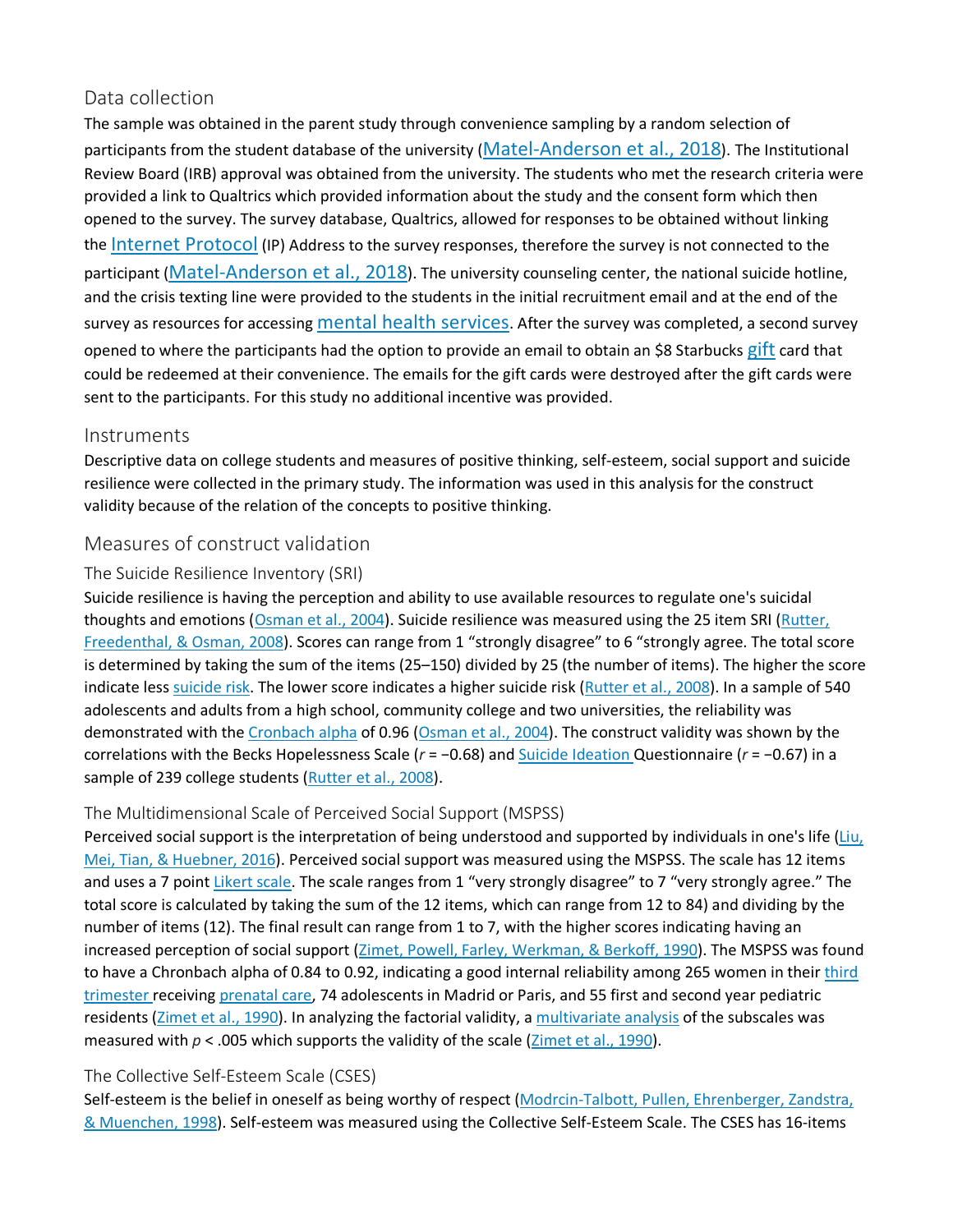that range from 1 "strongly disagree" to 7 "strongly agree," with the total score ranging from 16 to 112. Eight of the items in the CSES use reverse coding. Once reverse coding was accounted for, higher scores indicate a higher self-esteem [\(Luhtanen & Crocker, 1992\)](https://www.sciencedirect.com/science/article/pii/S0883941718302450#bb0090). Reliability was found for the total scale with the Cronbach's alpha score of 0.85 from the responses of 887 psychology students from a northwestern university (Luhtanen & Crocker, [1992\)](https://www.sciencedirect.com/science/article/pii/S0883941718302450#bb0090). For assessing the validity, the CSES had a moderate positive correlation with the Rosenberg Self-Esteem Scale and the Cronbach's alpha reported in that study was 0.68 [\(Luhtanen & Crocker, 1992\)](https://www.sciencedirect.com/science/article/pii/S0883941718302450#bb0090).

## Results

The mean age of the undergraduate students was 20 years, their ages ranged from 18 to 24 years. Of the participants, 67% were female with the vast majority of the sample (70.9%) being Caucasian. The level of college was evenly mixed ranging from freshman to senior level. The participants were either single, dating or married/or in a domestic partnership. Most, (60%) of the [college students](https://www.sciencedirect.com/topics/medicine-and-dentistry/college-students) were not in a relationship, 38.9% were in a committed relationship but not married, and 0.76% were married or in a domestic partnership. Approximately 42% of the students were not working and 40% working 6–15 h per week.

## Reliability

The internal consistency of the PTSS was reflected in the [Cronbach's alpha](https://www.sciencedirect.com/topics/nursing-and-health-professions/cronbach-alpha-coefficient) = 0.86. This exceeds the minimum criterion of 0.70 and indicates good consistency [\(Ferketich, 1991;](https://www.sciencedirect.com/science/article/pii/S0883941718302450#bb0060) [Nunnally & Bernstein, 1994\)](https://www.sciencedirect.com/science/article/pii/S0883941718302450#bb0120). Deletion of one of the items would not improve the scale alpha [\(Table 2\)](https://www.sciencedirect.com/science/article/pii/S0883941718302450#t0010). All of the inter-item correlations were between 0.30 and 0.70 which demonstrates the scale measures moderately diverse aspects of positive thinking [\(Table 4\)](https://www.sciencedirect.com/science/article/pii/S0883941718302450#t0020).

| <b>PTSS</b> | <b>Description</b>  | Alpha if | Item-to-total      | <b>Factor</b> | Communality |
|-------------|---------------------|----------|--------------------|---------------|-------------|
| item        |                     | item     | score correlations | loadings      | values      |
| no.         |                     | deleted  |                    |               |             |
| PTSS-1      | Transform           | 0.833    | 0.619              | 0.730         | 0.532       |
|             | negative            |          |                    |               |             |
|             | thoughts            |          |                    |               |             |
| PTSS-2      | Highlight positive  | 0.835    | 0.605              | 0.714         | 0.509       |
|             | aspects             |          |                    |               |             |
| PTSS-3      | Interrupt           | 0.837    | 0.587              | 0.699         | 0.489       |
|             | pessimistic         |          |                    |               |             |
|             | thoughts            |          |                    |               |             |
| PTSS-4      | Note the need to    | 0.842    | 0.546              | 0.657         | 0.431       |
|             | practice            |          |                    |               |             |
| PTSS-5      | Know how to         | 0.854    | 0.437              | 0.547         | 0.299       |
|             | break               |          |                    |               |             |
| PTSS-6      | Initiate optimistic | 0.824    | 0.686              | 0.786         | 0.618       |
|             | beliefs             |          |                    |               |             |
| PTSS-7      | Nurture ways to     | 0.830    | 0.641              | 0.743         | 0.552       |
|             | challenge           |          |                    |               |             |
| PTSS-8      | Generate positive   | 0.829    | 0.652              | 0.758         | 0.575       |
|             | feelings            |          |                    |               |             |

Table 2. PTSS item analysis.

Note. PTSS = Positive [Thinking Skills](https://www.sciencedirect.com/topics/psychology/thinking-skills) Scale.

The corrected item-to-total scale correlation was examined to determine the homogeneity of the PTSS [\(Ferketich, 1991\)](https://www.sciencedirect.com/science/article/pii/S0883941718302450#bb0060). 89% of the 28 possible inter-item correlations fell within the desired range [\(Table 4\)](https://www.sciencedirect.com/science/article/pii/S0883941718302450#t0020).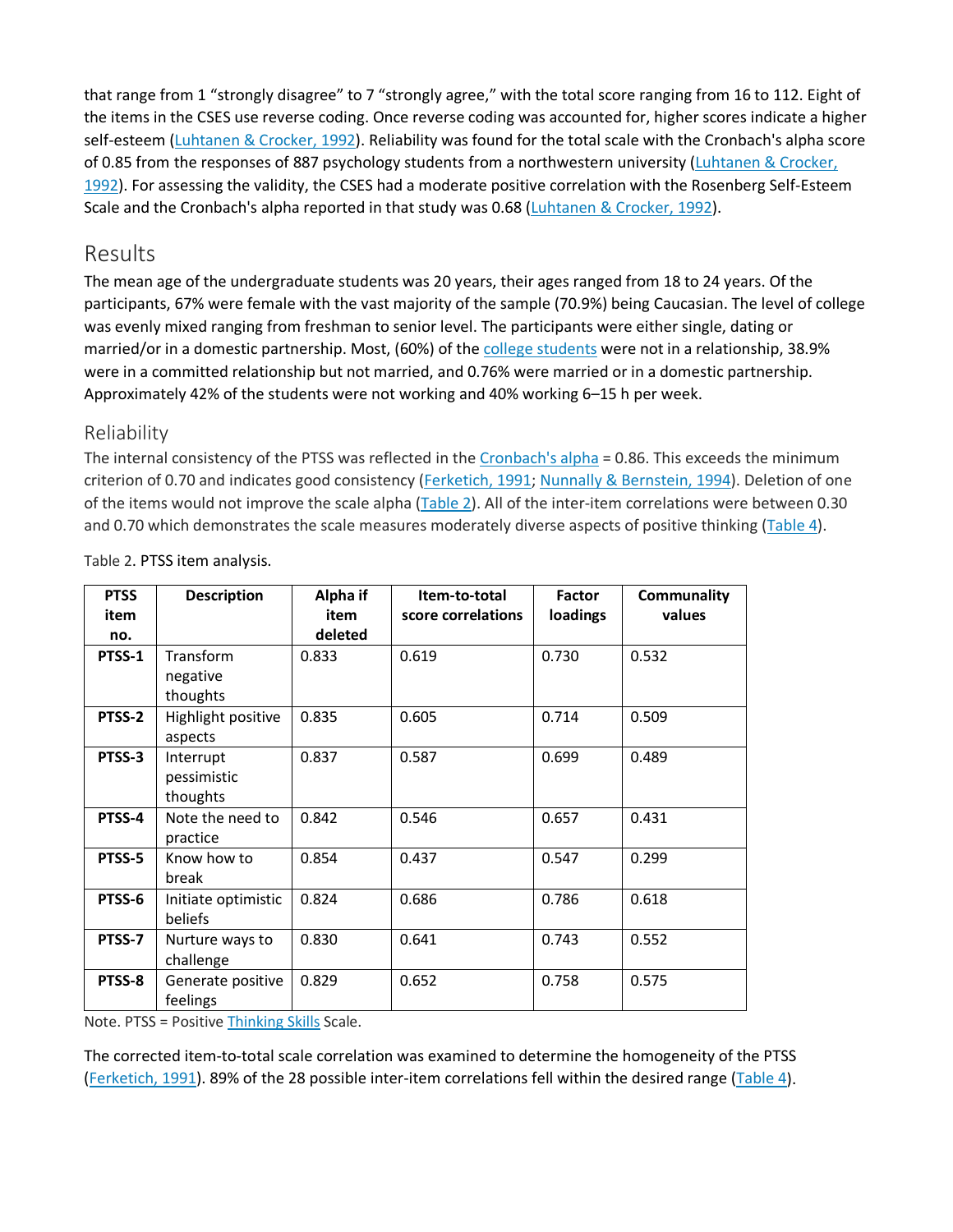The corrected item-to-total scale correlation was examined to determine the homogeneity of the PTSS [\(Ferketich, 1991\)](https://www.sciencedirect.com/science/article/pii/S0883941718302450#bb0060). All items had item-to-scale correlations within the recommended range of 0.30 to 0.70 demonstrating homogeneity of the PTSS [\(Table 2\)](https://www.sciencedirect.com/science/article/pii/S0883941718302450#t0010).

## Dimensionality and construct validity

The 131 college students meet the recommended criteria of 5 to 10 participants per item to conduct [factor](https://www.sciencedirect.com/topics/medicine-and-dentistry/factor-analysis)  [analysis](https://www.sciencedirect.com/topics/medicine-and-dentistry/factor-analysis) of the 8-item PTSS [\(Hair Jr., Anderson, Tatham, & Black, 1998\)](https://www.sciencedirect.com/science/article/pii/S0883941718302450#bb0065). The Kaiser-Meyer-Olkin (KMO) was checked to determine whether the sample was adequate for factor analysis, with a value of at least 0.60 required [\(Tabachnick & Fidell,](https://www.sciencedirect.com/science/article/pii/S0883941718302450#bb9000) 2001). In this study the KMO was 0.87 indicating the sample size was adequate for factor analysis [\(Tabachnick & Fidell, 2001\)](https://www.sciencedirect.com/science/article/pii/S0883941718302450#bb9000). Bartlett's test of sphericity was significant (*x*<sup>2</sup> = 361.281; *p* = .000), indicating that the correlation matrix was appropriate for factor analysis [\(Strickland, 2003\)](https://www.sciencedirect.com/science/article/pii/S0883941718302450#bb0165).

Principal component factor analysis was carried out on the eight-item PTSS to extract the minimum number of factors that explained the maximum variance in scale items. The extraction resulted in only one factor with an eigenvalue greater than one, this factor explained 50.07% of the variance in scale items [\(Table 2\)](https://www.sciencedirect.com/science/article/pii/S0883941718302450#t0010). All eight scale items have strong factor loadings, exceeding the minimum criterion of 0.30 [\(Table 2\)](https://www.sciencedirect.com/science/article/pii/S0883941718302450#t0010) (Nunnally & Bernstein, [1994;](https://www.sciencedirect.com/science/article/pii/S0883941718302450#bb0120) [Tabachnick & Fidell, 2013\)](https://www.sciencedirect.com/science/article/pii/S0883941718302450#bb0170). Construct validity was also supported by significant correlations in the expected direction with measures of suicide resilience, perceived [social support,](https://www.sciencedirect.com/topics/psychology/social-support) and collective self-esteem. Strong positive correlations were found between the PTSS and the Suicide Resilience Inventory, Perceived Social Support scale, and Collective Self-Esteem Scale (*r* = 0.46; 0.39; 0.26 respectively; *p* < .01), indicating that higher positive thinking was associated with greater suicide resilience, greater perceived social support, and greater collective self-esteem [\(Table 3\)](https://www.sciencedirect.com/science/article/pii/S0883941718302450#t0015).

Table 3. Construct validity table.

|              | <b>SRI</b> | <b>PTSS</b> | <b>MSPSS</b> | <b>CSE</b> |
|--------------|------------|-------------|--------------|------------|
| <b>SRI</b>   |            |             |              |            |
| <b>PTSS</b>  | $0.46*$    |             |              |            |
| <b>MSPSS</b> | $0.63*$    | $0.39*$     |              |            |
| <b>CSES</b>  | $0.48*$    | $0.26*$     | $0.55*$      |            |

Note. SRI = Suicide Resilience Inventory; PTSS = Positive [Thinking Skills](https://www.sciencedirect.com/topics/psychology/thinking-skills) Scale; MSPSS = Multidimensional Scale of Perceived [Social Support](https://www.sciencedirect.com/topics/psychology/social-support); CSE = Collective Self-Esteem Scale.

 $\ast$ 

#### *p* < .01.

## **Discussion**

This study represents the first attempt to examine the reliability and validity of a measure of positive thinking; the 9-item Positive [Thinking Skills](https://www.sciencedirect.com/topics/psychology/thinking-skills) Scale (PTSS) among undergraduate [college students.](https://www.sciencedirect.com/topics/medicine-and-dentistry/college-students) The findings provide support for the scale's reliability and validity among college students. Reliability was demonstrated through good internal consistency; [Cronbach's alpha](https://www.sciencedirect.com/topics/nursing-and-health-professions/cronbach-alpha-coefficient) was 0.86, exceeding the minimum criterion of 0.70 [\(Nunnally &](https://www.sciencedirect.com/science/article/pii/S0883941718302450#bb0120)  [Bernstein, 1994\)](https://www.sciencedirect.com/science/article/pii/S0883941718302450#bb0120). This internal consistency estimate is consistent with the findings from previous studies that estimated the reliability and the validity of the PTSS. The first study reported an alpha of 0.90 in a sample of 109 caregivers of persons with [ASD](https://www.sciencedirect.com/topics/medicine-and-dentistry/atrial-septal-defect) [\(Bekhet & Zauszniewski, 2013\)](https://www.sciencedirect.com/science/article/pii/S0883941718302450#bb0030). The second study used the Turkish language of the PTSS and reported an alpha of 0.87 in Turkish university students (*n* = 295) ([Akin et al., 2015\)](https://www.sciencedirect.com/science/article/pii/S0883941718302450#bb0005). Similarly, PTSS yielded a Cronbach's alpha of 0.89 in a third study that involved acute care [nurses](https://www.sciencedirect.com/topics/medicine-and-dentistry/nurse) (*n* = 128) ([Tully, 2016\)](https://www.sciencedirect.com/science/article/pii/S0883941718302450#bb0180).

Homogeneity of the PTSS scale was reinforced by item-to-total correlations (0.44 and 0.69) for all eight items. In other words, all eight items of the PTSS were correlated with the total scale in the optimal range (between 0.30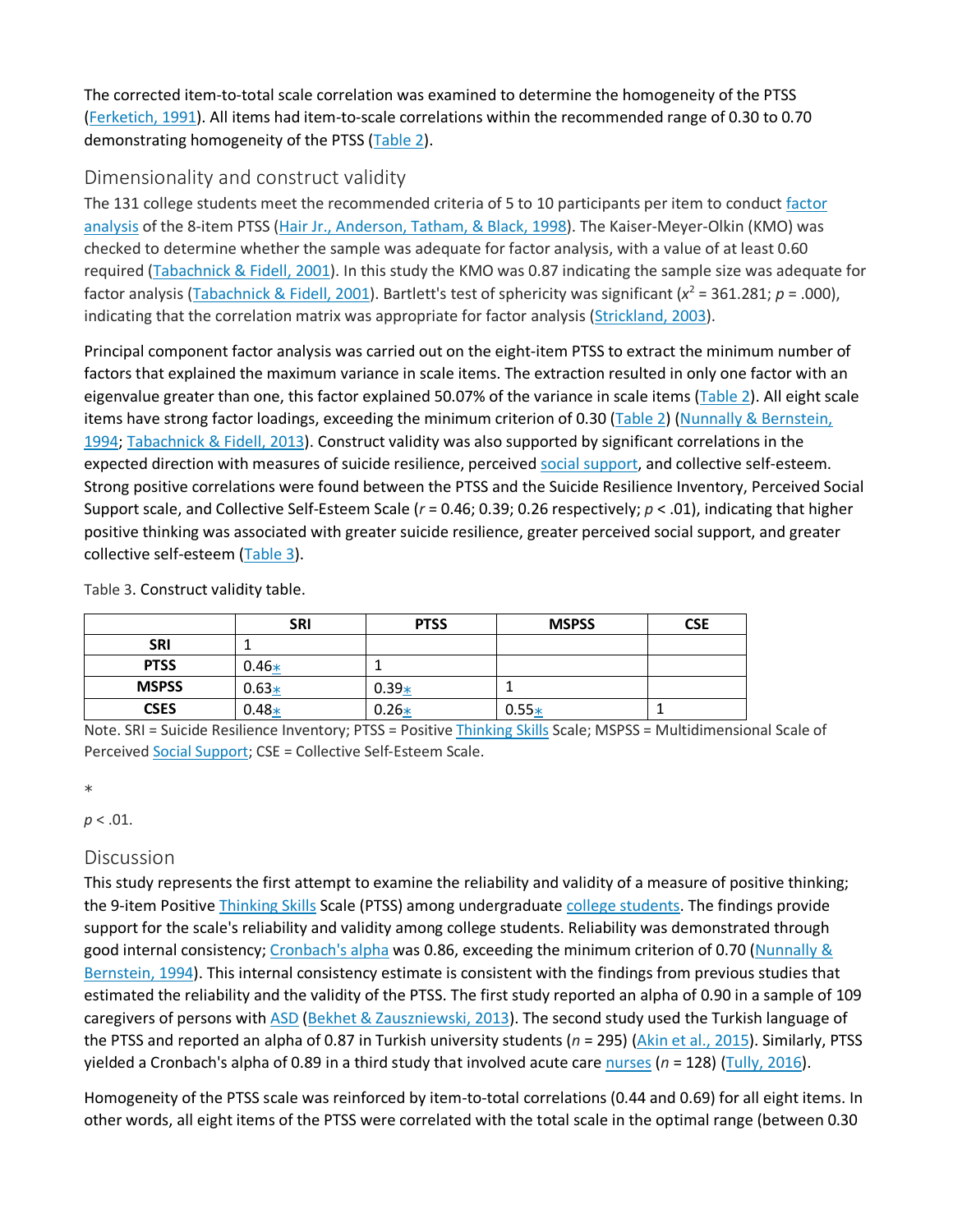and 0.70), demonstrating the degree to which scale items measure the same concept [\(Ferketich, 1991\)](https://www.sciencedirect.com/science/article/pii/S0883941718302450#bb0060). Reliability of the PTSS was also assessed by examining inter-item correlations, which should average between 0.30 and 0.70 [\(Nunnally & Bernstein, 1994\)](https://www.sciencedirect.com/science/article/pii/S0883941718302450#bb0120). Applying this criterion, 89% of the 28 possible inter-item correlations fell within the desired range. No inter-item correlations were above 0.70, so none was indicative of redundancy [\(Table 4\)](https://www.sciencedirect.com/science/article/pii/S0883941718302450#t0020). The correlations that fell outside the recommended range might have reflected the sample characteristics and therefore require cautious interpretation.

| <b>Item</b>      | $\overline{2}$ | 3    | 4    | 5    | 6    |      | 8    |
|------------------|----------------|------|------|------|------|------|------|
| 1. PTSS-1        | 0.44           | 0.45 | 0.42 | 0.28 | 0.55 | 0.41 | 0.53 |
| 2. PTSS-2        |                | 0.46 | 0.41 | 0.31 | 0.55 | 0.38 | 0.48 |
| 3. PTSS-3        |                |      | 0.44 | 0.25 | 0.48 | 0.45 | 0.40 |
| <b>4. PTSS-4</b> |                |      |      | 0.27 | 0.40 | 0.46 | 0.35 |
| <b>5. PTSS-5</b> |                |      |      |      | 0.40 | 0.35 | 0.39 |
| 6. PTSS-6        |                |      |      |      |      | 0.52 | 0.49 |
| <b>7. PTSS-7</b> |                |      |      |      |      |      | 0.60 |
| 8. PTSS-8        |                |      |      |      |      |      |      |

Table 4. The Positive [Thinking Skills](https://www.sciencedirect.com/topics/psychology/thinking-skills) Scale Inter-Item Correlation Matrix.

The present study showed that the factor loadings of the scale in this sample of college students ranged from 0.55 to 0.79 suggesting that the PTSS scale is a valid measure. In other words, it measures the construct it is supposed to measure. Construct validity of the PTSS was supported in this study of U.S. undergraduate college students. As with other studies in which the PTSS was used, significant correlations with theoretically related constructs in the expected directions were found. Consistent with resilience theory, this study found that the PTSS correlated significantly with measures of suicide resilience, perceived [social support,](https://www.sciencedirect.com/topics/psychology/social-support) and self-esteem. The findings are also consistent with those found in a study of family members of persons with [Autism Spectrum](https://www.sciencedirect.com/topics/medicine-and-dentistry/pervasive-developmental-disorder)  [Disorders](https://www.sciencedirect.com/topics/medicine-and-dentistry/pervasive-developmental-disorder) where positive thinking was found to be associated with measures of positive cognitions, [resourcefulness,](https://www.sciencedirect.com/topics/psychology/resourcefulness) and general well-being [\(Bekhet & Zauszniewski, 2013\)](https://www.sciencedirect.com/science/article/pii/S0883941718302450#bb0030). [Ross, Boonyanurak, and](https://www.sciencedirect.com/science/article/pii/S0883941718302450#bb0140)  [Stopper](https://www.sciencedirect.com/science/article/pii/S0883941718302450#bb0140) (2014) found in a sample of undergraduate nursing students in Thailand, the students who used [coping](https://www.sciencedirect.com/topics/psychology/coping-strategy)  [strategies](https://www.sciencedirect.com/topics/psychology/coping-strategy) such as emotional support from family and friends had less negative cognitions or worries.

Limitations of the study include collection of data from undergraduate college students in the U.S. with a sample from one university and the use of the internet in accessing the survey which may limit the generalizability of the findings. Another limitation is that the current study did not measure [test-retest reliability](https://www.sciencedirect.com/topics/medicine-and-dentistry/test-retest-reliability) as a vital indicator of the scale reliability. Therefore, future research might consider measuring other indicators of reliability, such as test–retest among undergraduate college students. Despite the study limitations, the findings from the study indicated evidence of the PTSS reliability and construct validity among undergraduate college students and suggest the use of the scale to effectively assess the frequency of use of specific positive thinking skills. Further [psychometric](https://www.sciencedirect.com/topics/medicine-and-dentistry/psychometry) testing with other populations is warranted to enhance the PTSS usefulness.

The PTSS scale has implications for practice. First, the PTSS scale can be used as a [screening](https://www.sciencedirect.com/topics/psychology/screening) measure for suicide resilience. A study found positive thinking had a direct effect on suicide resilience indicating positive thinking plays a role in building one's resilience [\(Matel-Anderson et al., 2018\)](https://www.sciencedirect.com/science/article/pii/S0883941718302450#bb0105). The PTSS is a brief scale that takes five minutes to complete. Therefore, it can be used to identify which positive thinking skills are used by the students and which are not, so that appropriate interventions can be provided according to student's needs.

In fact, assessing students' frequent use of positive thinking skills will help early detection and prevention of depressive symptoms that might develop because of the stress experienced during ones' college years. The areas that are scored low could be improved through interventions to increase one's resilience. The PTSS can be used on a secondary level prevention. For example, for those students who are diagnosed with depression, the positive thinking skills can be taught to them and then the PTSS scale can be administered to identify which skills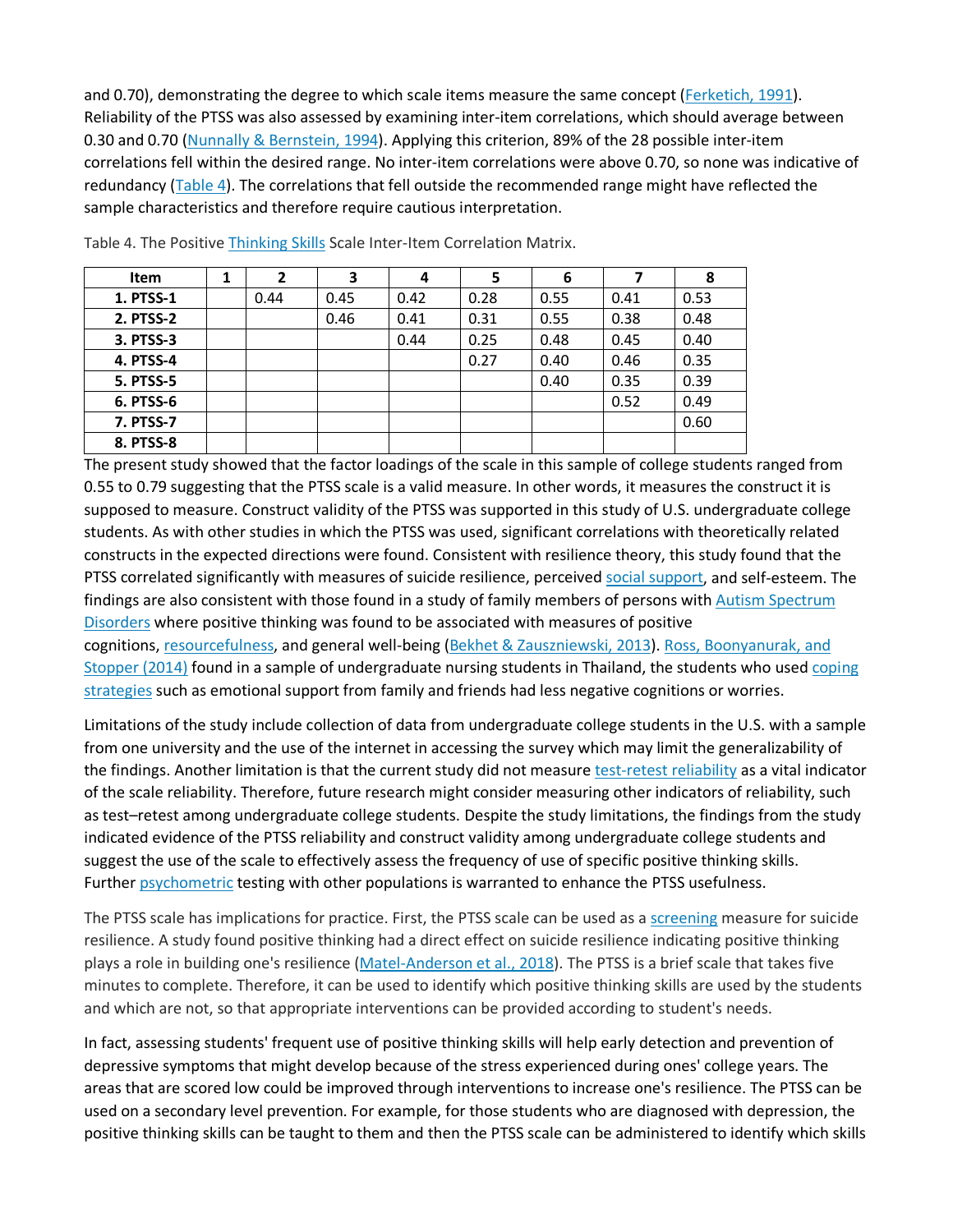are used by them and how frequent they are using them. The PTSS can be given regularly to students to assess their progress in using the positive thinking skills.

#### Acknowledgment

The study was funded by The Social Innovation Award from Marquette University [\(HR-3272\)](https://www.sciencedirect.com/science/article/pii/S0883941718302450#gts0005) awarded to Denise M. Matel-Anderson and Dr. Abir K. Bekhet.

## References

[Akin et al., 2015](https://www.sciencedirect.com/science/article/pii/S0883941718302450?via%3Dihub#bbb0005)

A. Akin, R. Uysal, U. Akin **The validity and reliability of Turkish version of the Positive Thinking Skills Scale** Journal of European Education, 5 (2) (2015), pp. 16-22

#### [American Association of Suicidality, 2015](https://www.sciencedirect.com/science/article/pii/S0883941718302450?via%3Dihub#bbb0010)

American Association of Suicidality **U.S.A. suicide: 2014 final data** Retrieved from <http://www.suicidology.org/Portals/14/docs/Resources/FactSheets/2014/2014datapgsv1b.pdf> (2015)

#### [American Psychological Association, 2015](https://www.sciencedirect.com/science/article/pii/S0883941718302450?via%3Dihub#bbb0015)

American Psychological Association **The road to resilience** Retrieved from: <http://www.apa.org/helpcenter/road-resilience.aspx> (2015)

#### [Bekhet, 2013](https://www.sciencedirect.com/science/article/pii/S0883941718302450?via%3Dihub#bbb0020)

A.K. Bekhet **Effects of positive cognitions and resourcefulness on caregiver burden among caregivers of persons with dementia** International Journal of Mental Health Nursing, 22 (4) (2013), pp. 340-346

#### [Bekhet and Garnier-Villarreal, 2017](https://www.sciencedirect.com/science/article/pii/S0883941718302450?via%3Dihub#bbb0025)

A.K. Bekhet, M. Garnier-Villarreal **The positive thinking skills scale: A screening measure for early identification of depressive thoughts** Applied Nursing Research, 38 (2017), pp. 5-8

#### [Bekhet and Zauszniewski, 2013](https://www.sciencedirect.com/science/article/pii/S0883941718302450?via%3Dihub#bbb0030)

A.K. Bekhet, J.A. Zauszniewski **Measuring use of positive thinking skills: Psychometric testing of a new scale** Western Journal of Nursing Research, 35 (8) (2013), pp. 1074-1093

#### [Berman, 2011](https://www.sciencedirect.com/science/article/pii/S0883941718302450?via%3Dihub#bbb0035)

A.L. Berman **Estimating the population of survivors of suicide: Seeking an evidence base**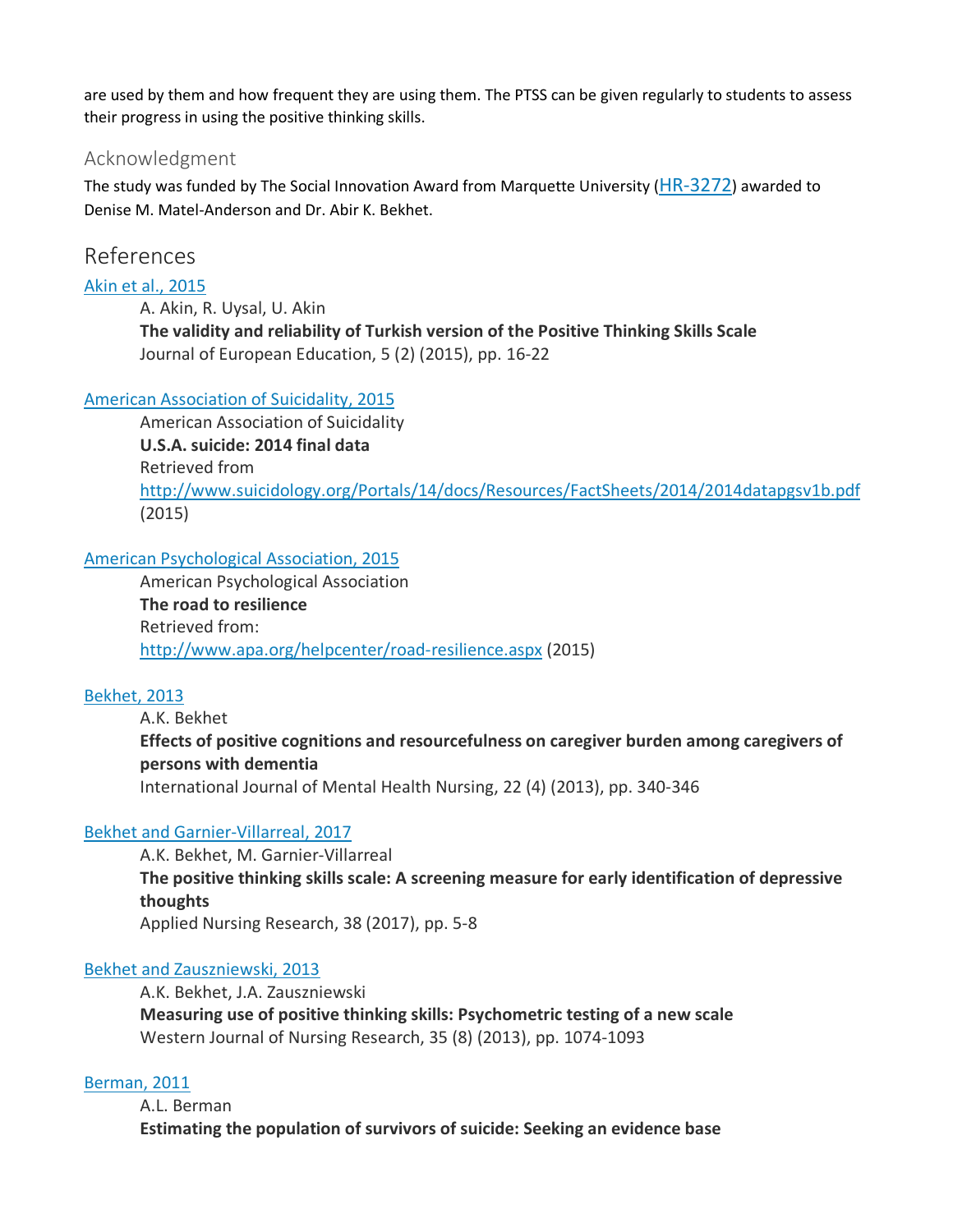Suicide and Life-threatening Behavior, 41 (1) (2011), pp. 110-116

#### [Centers for Disease Control and Prevention, 2015](https://www.sciencedirect.com/science/article/pii/S0883941718302450?via%3Dihub#bbb0040)

Centers for Disease Control and Prevention **Definitions: Self-directed violence** Retrieved from: <http://www.cdc.gov/violenceprevention/suicide/definitions.html> (2015)

#### [Centers for Disease Control and Prevention, 2016](https://www.sciencedirect.com/science/article/pii/S0883941718302450?via%3Dihub#bbb0045)

Centers for Disease Control and Prevention **Increase in Suicide in the United States, 1999–2014** Retrieved from: <https://www.cdc.gov/nchs/products/databriefs/db241.htm> (2016)

#### [Chou et al., 2013](https://www.sciencedirect.com/science/article/pii/S0883941718302450?via%3Dihub#bbb0050)

C.H. Chou, H.C. Ko, J.Y. Wu, C. Cheng **The prevalence of and psychosocial risks for suicide attempts in male and female college students in Taiwan** Suicide and Life-threatening Behavior, 43 (2) (2013), pp. 185-197

#### [Fandokht et al., 2014](https://www.sciencedirect.com/science/article/pii/S0883941718302450?via%3Dihub#bbb0055)

M.F. Fandokht, I. Sa'dipour, S.I. Ghawam **The study of the effectiveness of positive thinking skills on reduction of students' academic burnout in first grade high school male students** Indian Journal of Science Research, 4 (6) (2014), pp. 228-236

#### [Ferketich, 1991](https://www.sciencedirect.com/science/article/pii/S0883941718302450?via%3Dihub#bbb0060)

S. Ferketich **Focus on psychometrics: Aspects of item analysis** Research in Nursing and Health, 14 (1991), pp. 165-168

#### [Hair Jr. et al., 1998](https://www.sciencedirect.com/science/article/pii/S0883941718302450?via%3Dihub#bbb0065)

J.F. Hair Jr., R.E. Anderson, R.L. Tatham, W.C. Black **Multivariate data analysis** (5th ed.), Prentice Hall, Englewood Cliffs, NJ (1998)

#### [Hirsch et al., 2007](https://www.sciencedirect.com/science/article/pii/S0883941718302450?via%3Dihub#bbb0070)

J.K. Hirsch, K. Wolford, S.M. Lalonde, L. Brunk, A.M. Morris **Dispositional optimism as a moderator of the relationship between negative life events and suicide ideation and attempts** Cognitive Therapy and Research, 31 (4) (2007), pp. 533-546

#### [Ingram and Wisnicki, 1988](https://www.sciencedirect.com/science/article/pii/S0883941718302450?via%3Dihub#bbb0075)

R.E. Ingram, K.S. Wisnicki **Assessment of positive automatic cognition** Journal of Consulting and Clinical Psychology, 56 (1988), pp. 898-902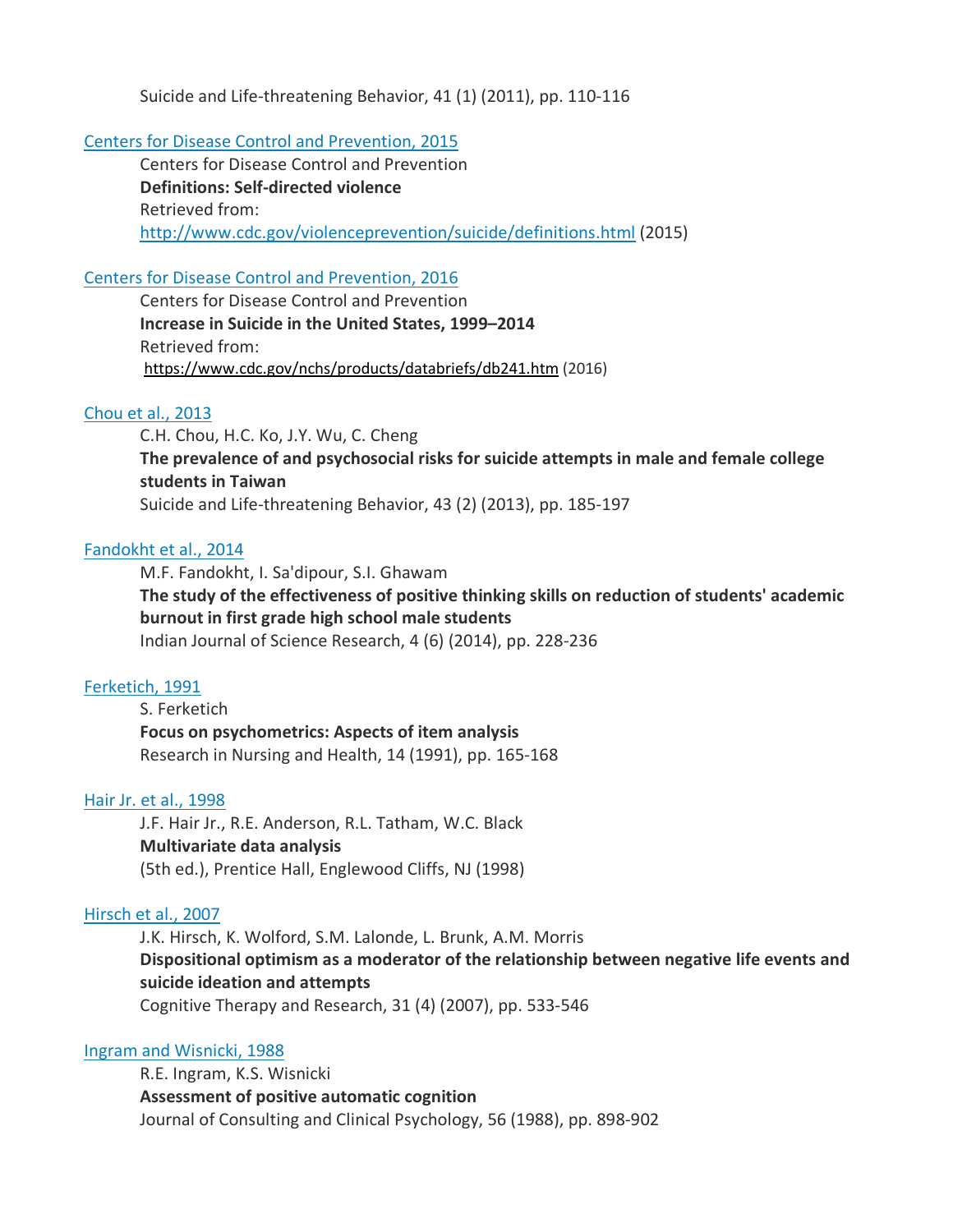#### [Lazarus and Folkman, 1984](https://www.sciencedirect.com/science/article/pii/S0883941718302450?via%3Dihub#bbb0080)

R.S. Lazarus, S. Folkman **Stress, appraisal and coping** Springer, New York (1984)

#### [Liu et al., 2016](https://www.sciencedirect.com/science/article/pii/S0883941718302450?via%3Dihub#bbb0085)

W. Liu, J. Mei, L. Tian, E.S. Huebner **Age and gender differences in relation between school-related social support and subjective well-being in school among students** Social Indicators Research, 125 (3) (2016), pp. 1065-1083

#### [Luhtanen and Crocker, 1992](https://www.sciencedirect.com/science/article/pii/S0883941718302450?via%3Dihub#bbb0090)

R. Luhtanen, J. Crocker **A collective self-esteem scale: Self-evaluation of one's social identity** Personality and Social Psychology Bulletin, 18 (1992), pp. 302-318

#### [Maddi, 2013](https://www.sciencedirect.com/science/article/pii/S0883941718302450?via%3Dihub#bbb0095)

S. Maddi **Personal hardiness as the basis for resilience** Springer, Netherlands (2013)

#### [Matel-Anderson and Bekhet, 2016](https://www.sciencedirect.com/science/article/pii/S0883941718302450?via%3Dihub#bbb0100)

D.M. Matel-Anderson, A.K. Bekhet **Resilience in adolescents who survived a suicide attempt from the perspective of a registered nurse in inpatient psychiatric facilities** Issues in Mental Health Nursing, 37 (11) (2016), pp. 839-846

#### [Matel-Anderson et al., 2018](https://www.sciencedirect.com/science/article/pii/S0883941718302450?via%3Dihub#bbb0105)

D.M. Matel-Anderson, A.K. Bekhet, M. Garnier-Villarreal **Mediating Effects of Positive Thinking and Social Support on Suicide Resilience** Accepted to WJNR February, 2018 (2018), [10.1177/0193945918757988](https://doi.org/10.1177/0193945918757988)

#### [Modrcin-Talbott et al., 1998](https://www.sciencedirect.com/science/article/pii/S0883941718302450?via%3Dihub#bbb0110)

M.A. Modrcin-Talbott, L. Pullen, H. Ehrenberger, K. Zandstra, B. Muenchen **Self-esteem in adolescents treated in an outpatient mental health setting** Issues in Comprehensive Pediatric Nursing, 21 (1998), pp. 159-171

#### [Naseem and Khalid, 2010](https://www.sciencedirect.com/science/article/pii/S0883941718302450?via%3Dihub#bbb0115)

Z. Naseem, R. Khalid

**Positive thinking in coping with stress and health outcomes: Literature review** Journal of Research and Reflections in Education, 4 (1) (2010), pp. 42-61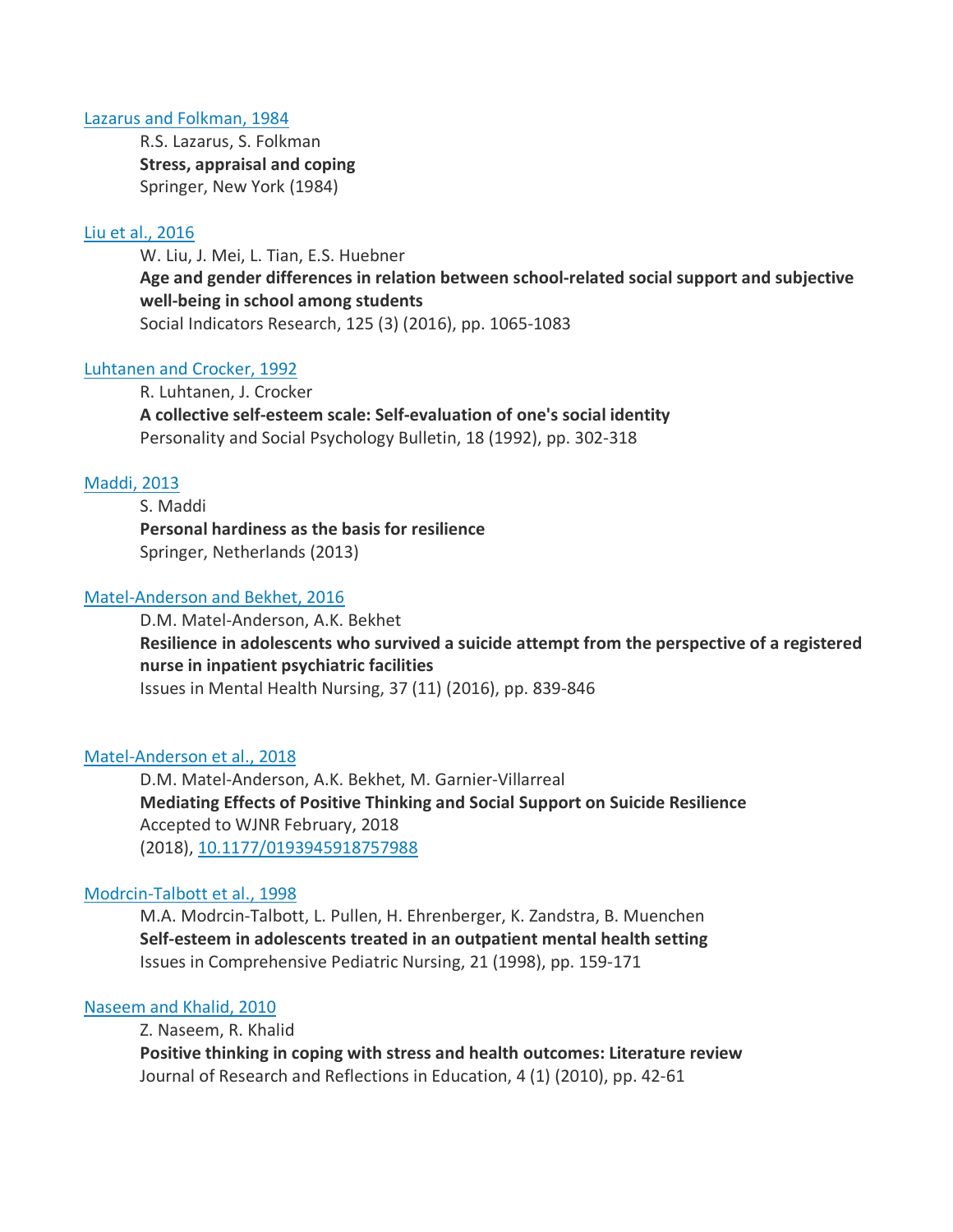#### [Nunnally and Bernstein, 1994](https://www.sciencedirect.com/science/article/pii/S0883941718302450?via%3Dihub#bbb0120)

J.C. Nunnally, I.H. Bernstein **Psychometric theory** McGraw-Hill, New York, NY (1994)

#### [O'Keefe and Wingate, 2013](https://www.sciencedirect.com/science/article/pii/S0883941718302450?via%3Dihub#bbb0125)

V.M. O'Keefe, L.R. Wingate

**The role of hope and optimism in suicide risk for American Indians/Alaska natives** Suicide and Life-threatening Behavior, 43 (6) (2013), pp. 621-633

#### [Osman et al., 2004](https://www.sciencedirect.com/science/article/pii/S0883941718302450?via%3Dihub#bbb0130)

Osman, P.M. Gutierrez, J.J. Muehlenkamp, F. Dix-Richardson, F.X. Barrios, B.A. Kopper **Suicide resilience inventory-25: Development and preliminary psychometric properties** Psychological Reports, 94 (2004), pp. 1349-1360

#### [Peterson et al., 1982](https://www.sciencedirect.com/science/article/pii/S0883941718302450?via%3Dihub#bbb0135)

C. Peterson, A. Semmel, C. von Baeyer, L. Abramson, G.I.Y. Metalsky, M.E.P. Seligman **The Attributional Style Questionnaire** Cognitive Therapy and Research, 6 (1982), pp. 287-299

#### [Ross et al., 2014](https://www.sciencedirect.com/science/article/pii/S0883941718302450?via%3Dihub#bbb0140)

R. Ross, P. Boonyanurak, C. Stopper **Worries and depressive symptoms among baccalaureate nursing students in Thailand: An embedded mixed methods study** Journal of The Royal Thai Army Nurses, 15 (1) (2014), pp. 52-63

#### [Ross et al., 2015](https://www.sciencedirect.com/science/article/pii/S0883941718302450?via%3Dihub#bbb0145)

R. Ross, L. Wolf, L. Chiang-Hanisko, T. Tanaka, K. Takeo, P. Boonyanurak, ..., P. Saenyakul **Depression and its predictors among nursing students in four countries: USA, Thailand, Taiwan, Japan**

Journal of The Royal Rai Army Nurses, 15 (3) (2015), pp. 195-201

#### [Rutter et al., 2008](https://www.sciencedirect.com/science/article/pii/S0883941718302450?via%3Dihub#bbb0150)

P.A. Rutter, S. Freedenthal, A. Osman **Assessing protection from suicidal risk: Psychometric properties of the suicide resilience inventory** Death Studies, 32 (2008), pp. 142-153

#### [Scheier and Carver, 1993](https://www.sciencedirect.com/science/article/pii/S0883941718302450?via%3Dihub#bbb0155)

M.F. Scheier, C.S. Carver **On the power of positive thinking: The benefits of being optimistic** Current Directions in Psychological Science, 2 (1) (1993), pp. 26-30

#### [Seligman et al., 1979](https://www.sciencedirect.com/science/article/pii/S0883941718302450?via%3Dihub#bbb0160)

M.E. Seligman, L.Y. Abramson, A. Semmel, C.V. Baeyer **Depressive attributional style**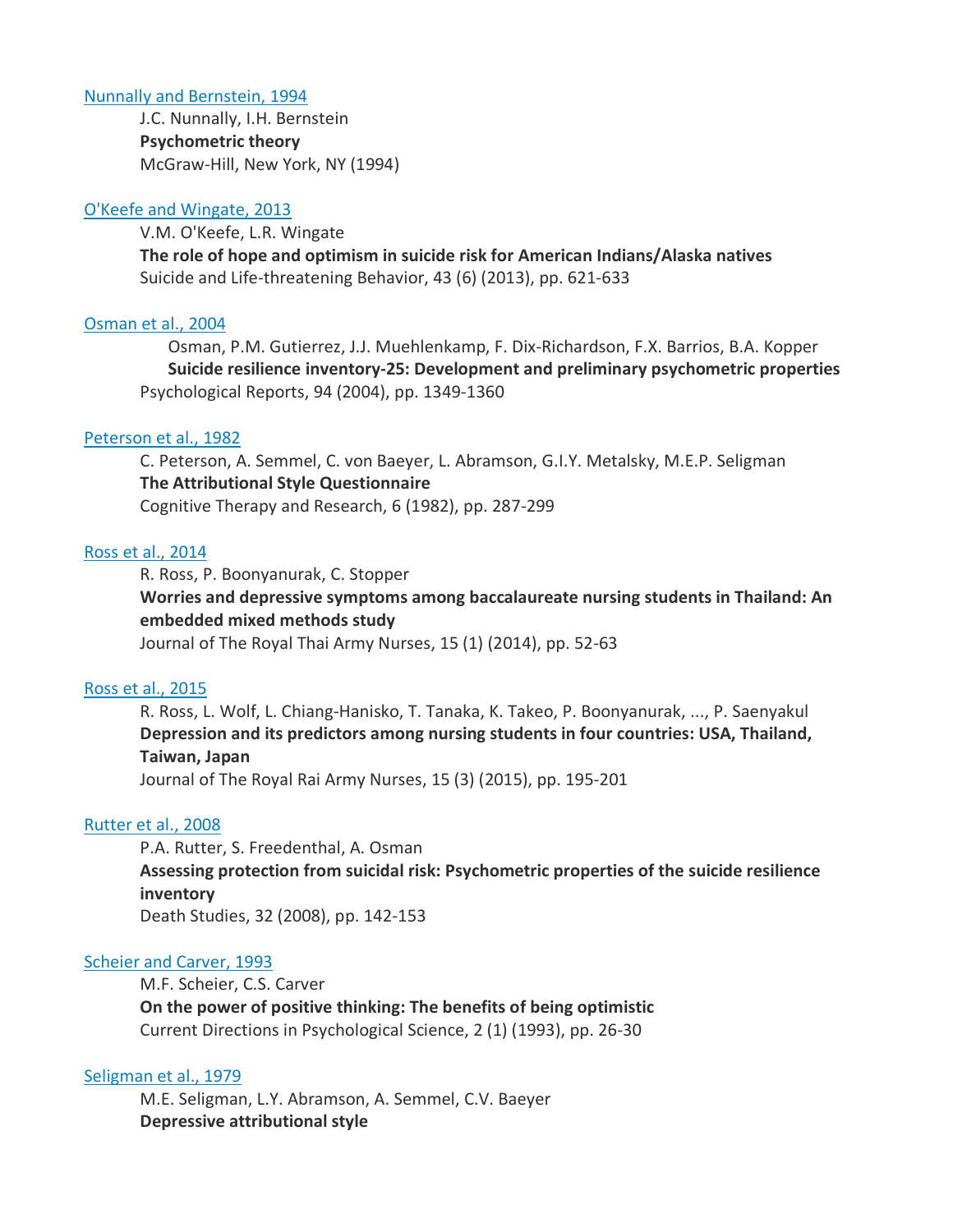Journal of Abnormal Psychology, 88 (1979), pp. 242-247

#### [Strickland, 2003](https://www.sciencedirect.com/science/article/pii/S0883941718302450?via%3Dihub#bbb0165)

O.L. Strickland **Using factor analysis for validity assessment: Practical considerations** Journal of Nursing Measurement, 11 (2003), pp. 203-205

#### [Tabachnick and Fidell, 2001](https://www.sciencedirect.com/science/article/pii/S0883941718302450?via%3Dihub#bbb9000)

B.G. Tabachnick, L.S. Fidell **Using multivariate statistics** (4th ed.), Allyn & Bacon, Boston (2001)

#### [Tabachnick and Fidell, 2013](https://www.sciencedirect.com/science/article/pii/S0883941718302450?via%3Dihub#bbb0170)

B.G. Tabachnick, L.S. Fidell **Using multivariate statistics** (6th ed.), Allyn & Bacon, Boston, MA (2013)

#### [Tugade and Fredrickson, 2004](https://www.sciencedirect.com/science/article/pii/S0883941718302450?via%3Dihub#bbb0175)

M.M. Tugade, B.L. Fredrickson **Resilient individuals use positive emotions to bounce back from negative emotional experiences** Journal of Personality and Social Psychology, 82 (2) (2004), pp. 320-333

#### [Tully, 2016](https://www.sciencedirect.com/science/article/pii/S0883941718302450?via%3Dihub#bbb0180)

#### S. Tully

**Positive thinking and the perception of work-related stress in acute care nurses** Unpublished dissertation (2016)

#### [U.S. Department of Health and Human Services, 2014](https://www.sciencedirect.com/science/article/pii/S0883941718302450?via%3Dihub#bbb0185)

U.S. Department of Health and Human Services

**Results from the 2013 National Survey on Drug use and Health: Mental Health Findings** Retrieved

<https://www.samhsa.gov/data/sites/default/files/NSDUHmhfr2013/NSDUHmhfr2013.pdf> (2014 )

#### [Wilburn and Smith, 2005](https://www.sciencedirect.com/science/article/pii/S0883941718302450?via%3Dihub#bbb0190)

V.R. Wilburn, D.E. Smith **Stress, self-esteem, and suicidal ideation in late adolescents** Adolescence, 40 (157) (2005), pp. 33-45

#### [Yates et al., 2015](https://www.sciencedirect.com/science/article/pii/S0883941718302450?via%3Dihub#bbb0195)

T.M. Yates, F. Tyrell, A.S. Masten **Resilience theory and the practice of positive psychology from individuals to societies** Positive Psychology in Practice: Promoting Human Flourishing in Work, Health, Education, and Everyday life (2nd ed.), John Wiley & Sons, Inc., Hoboken, NJ (2015)